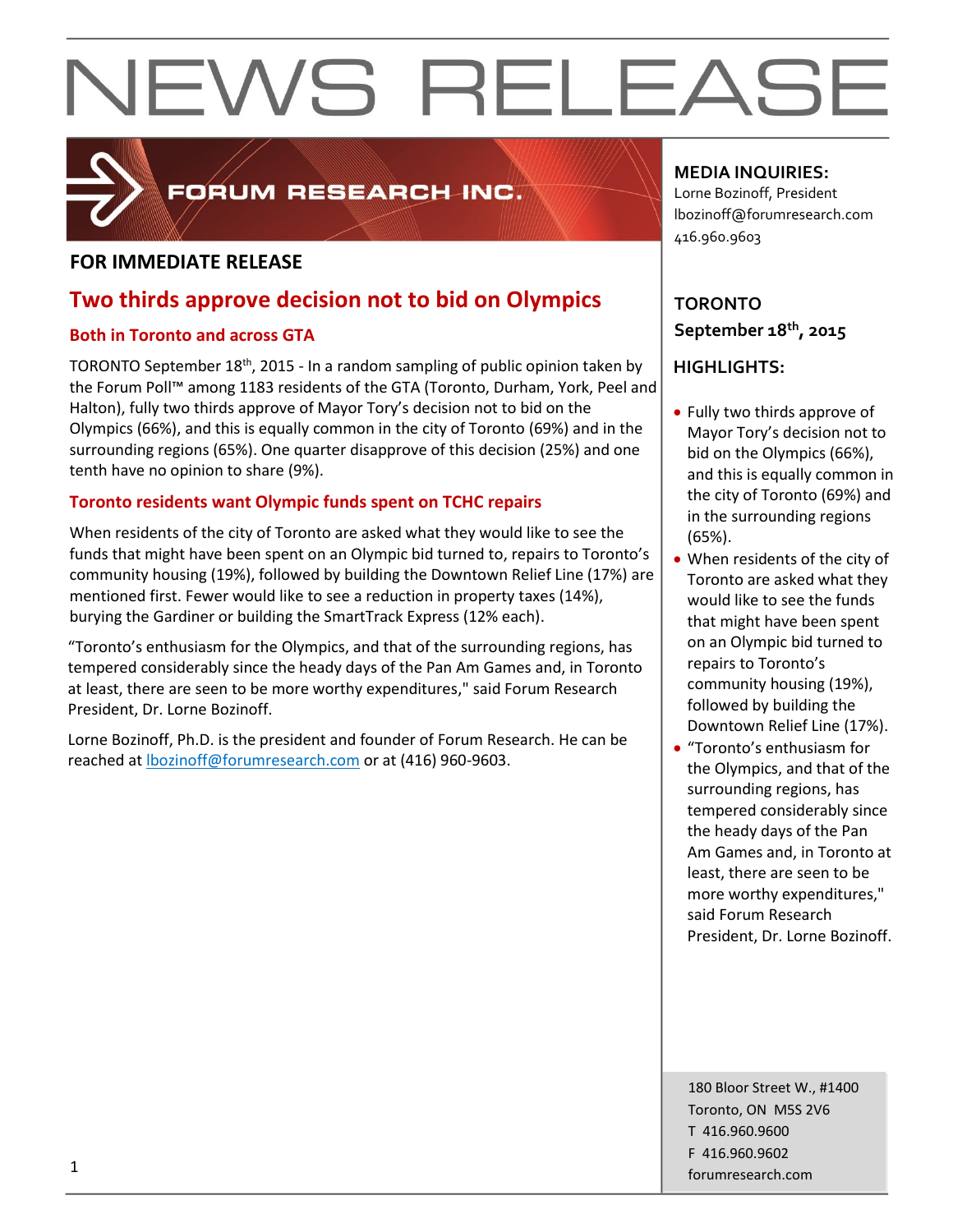## **Methodology**

The Forum Poll™ was conducted by Forum Research with the results based on an interactive voice response telephone survey of 1183 randomly selectedvoters in Toronto and the surrounding GTA. The poll was conducted on September 16<sup>th</sup> and 17th, 2015**.**

FORUM RESEARCH INC.

Results based on the total sample are considered accurate +/- 3%, 19 times out of 20. Subsample results will be less accurate. Margins of error for subsample (such as age, gender) results are available at [www.forumresearch.com/samplestim.asp](http://www.forumresearch.com/samplestim.asp)

Where appropriate, the data has been statistically weighted by age, region, and other variables to ensure that the sample reflects the actual population according to the latest Census data.

This research is not necessarily predictive of future outcomes, but rather, captures opinion at one point in time. Electoral success is dependent on the parties' skill at getting out the vote. Forum Research conducted this poll as a public service and to demonstrate our survey research capabilities. Forum houses its poll results in the Data Library of the Department of Political Science at the University of Toronto.

With offices across Canada and around the world, 100% Canadian-owned Forum Research is one of the country's leading survey research firms. This Forum Poll™and other polls may be found at Forum's poll archive at [www.forumresearch.com/polls.asp](http://www.forumresearch.com/polls.asp)

**MEDIA INQUIRIES:**

Lorne Bozinoff, President lbozinoff@forumresearch.com 416.960.9603

**TORONTO September 18th, 2015**

180 Bloor Street W., #1400 Toronto, ON M5S 2V6 T 416.960.9600 F 416.960.9602 example to the contract of the contract of the contract of the contract of the contract of the contract of the contract of the contract of the contract of the contract of the contract of the contract of the contract of the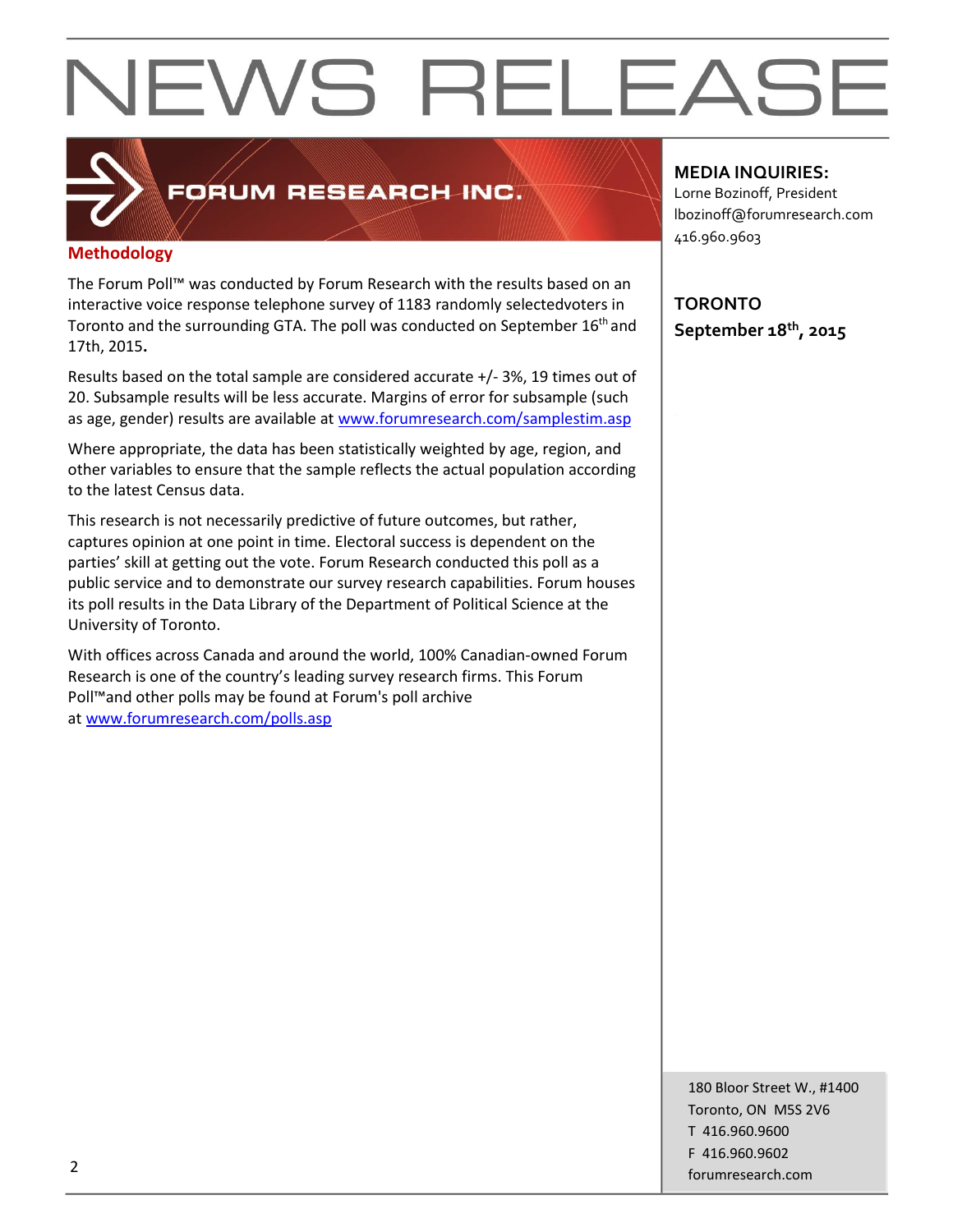

#### *Toronto: 2024 Olympic Bid*

*'Toronto Mayor John Tory has decided the city will not bid on the 2024 Olympics. Do you approve or disapprove of this decision?'*

#### *[All Respondents]*

#### *Age / Gender*

| %                 | <b>Total</b> | 18-34 | $35 - 44$ | $45 - 54$ | $55 - 64$ | $65+$ | <b>Male</b> | <b>Female</b> |
|-------------------|--------------|-------|-----------|-----------|-----------|-------|-------------|---------------|
| Sample            | 1183         | 233   | 198       | 224       | 260       | 268   | 643         | 540           |
| Approve           | 66           | 62    | 66        | 64        | 69        | 74    | 67          | 65            |
| <b>Disapprove</b> | 25           | 27    | 24        | 30        | 22        | 19    | 25          | 25            |
| Don't know        | 9            | 12    | 11        | 6         | 9         |       |             | 10            |

#### *Region*

| %                 | Total <sup>'</sup> | <b>Toronto</b> | <b>Durham</b> | York | <b>Halton</b> | Peel |
|-------------------|--------------------|----------------|---------------|------|---------------|------|
| Sample            | 1183               | 455            | 243           | 181  | 95            | 209  |
| <b>Approve</b>    | 66                 | 69             | 62            | 66   | 64            | 65   |
| <b>Disapprove</b> | 25                 | 24             | 30            | 23   | 22            | 26   |
| Don't know        | 9                  | 8              | 8             | 10   | 14            | 9    |

#### *Income*

| %                 | <b>Total</b> |     |     |     |     | <\$20K \$20-\$40K \$40-\$60K \$60-\$80K \$80-\$100K | \$100-\$250K |
|-------------------|--------------|-----|-----|-----|-----|-----------------------------------------------------|--------------|
| Sample            | 1183         | 132 | 159 | 159 | 127 | 125                                                 | 259          |
| Approve           | 66           | 53  | 64  | 69  | 65  | 75                                                  |              |
| <b>Disapprove</b> | 25           | 30  | 28  | 22  | 25  | 20                                                  | 25           |
| Don't know        | 9            | 18  |     | 9   | 10  |                                                     | Д            |

### **MEDIA INQUIRIES:**

Lorne Bozinoff, President lbozinoff@forumresearch.com 416.960.9603

## **TORONTO September 18th, 2015**

180 Bloor Street W., #1400 Toronto, ON M5S 2V6 T 416.960.9600 F 416.960.9602 forumresearch.com and the set of the set of the set of the set of the set of the set of the set of the set of the set of the set of the set of the set of the set of the set of the set of the set of the set of the set of th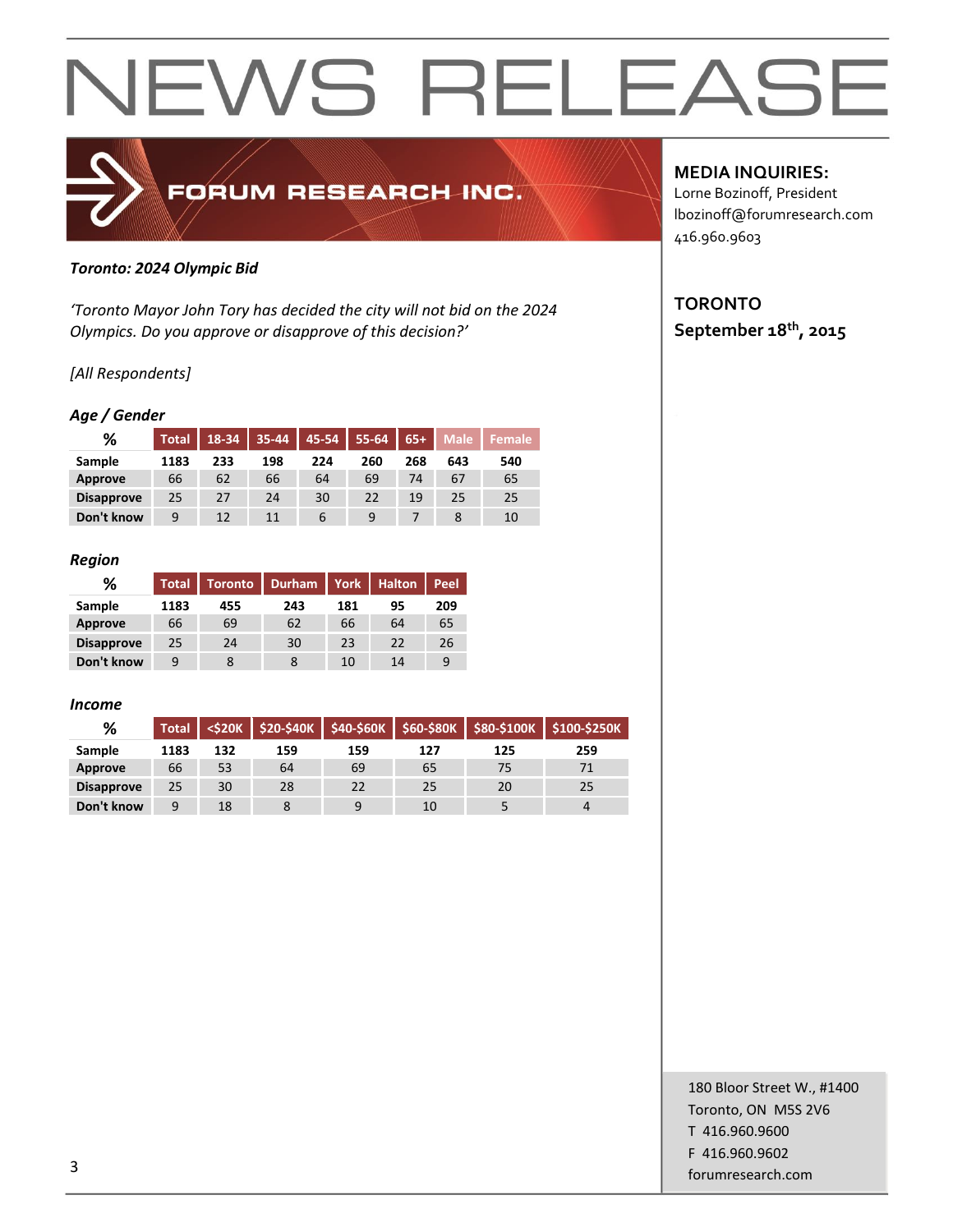#### *Toronto: Spending Priority*

*'What spending priority do you think should take the place of bidding on the Olympics?'*

FORUM RESEARCH INC.

#### *[Lives in Toronto]*

#### *Age / Gender*

| ℅                                                     | <b>Total</b> | $18 -$<br>34 | $35 -$<br>44 | 45-<br>54 | $55 -$<br>64 | $65+$          | <b>Male</b> | <b>Female</b>  |
|-------------------------------------------------------|--------------|--------------|--------------|-----------|--------------|----------------|-------------|----------------|
| Sample                                                | 615          | 144          | 132          | 112       | 120          | 107            | 349         | 266            |
| <b>Burying the Gardiner Expressway</b><br>in a tunnel | 12           | 12           | 14           | 9         | 13           | 8              | 16          | 8              |
| <b>Repairing Toronto's public housing</b>             | 19           | 19           | 14           | 21        | 17           | 24             | 16          | 22             |
| <b>Building a downtown relief line</b>                | 17           | 16           | 18           | 18        | 14           | 19             | 16          | 18             |
| <b>Building the SmartTrack Express</b>                | 12           | 10           | 14           | 14        | 12           | 8              | 16          | $\overline{7}$ |
| <b>Reducing property taxes</b>                        | 14           | 14           | 18           | 13        | 10           | 14             | 13          | 15             |
| <b>Eliminating the Land Transfer Tax</b>              | 9            | 8            | 9            | 9         | 12           | 11             | 8           | 10             |
| Something else                                        | 10           | 13           | 6            | 10        | 11           | $\overline{7}$ | 8           | 11             |
| Don't know                                            | 7            | 7            | 7            | 6         | 11           | 8              | 6           | 9              |

#### *Region*

| ℅                                           | <b>Total</b> | <b>Toronto</b> | <b>Durham</b> | <b>York</b> | <b>Halton</b> | Peel |
|---------------------------------------------|--------------|----------------|---------------|-------------|---------------|------|
| Sample                                      | 615          | 425            | 29            | 69          | 30            | 62   |
| Burying the Gardiner Expressway in a tunnel | 12           | 10             |               | 12          | 29            | 15   |
| <b>Repairing Toronto's public housing</b>   | 19           | 20             | 10            | 20          | 9             | 16   |
| <b>Building a downtown relief line</b>      | 17           | 22             | 18            | 8           | 12            | 6    |
| <b>Building the SmartTrack Express</b>      | 12           | 13             | 21            | 8           | 11            | 11   |
| <b>Reducing property taxes</b>              | 14           | 12             | 21            | 20          | $\Omega$      | 24   |
| <b>Eliminating the Land Transfer Tax</b>    | 9            | 9              | 2             | 12          | 17            | 8    |
| Something else                              | 10           | 9              | 14            | 9           | 10            | 11   |
| Don't know                                  | 7            | 5              | 8             | 11          | 12            | 10   |

#### **MEDIA INQUIRIES:**

Lorne Bozinoff, President lbozinoff@forumresearch.com 416.960.9603

## **TORONTO September 18th, 2015**

180 Bloor Street W., #1400 Toronto, ON M5S 2V6 T 416.960.9600 F 416.960.9602 example to the contract of the contract of the contract of the contract of the contract of the contract of the contract of the contract of the contract of the contract of the contract of the contract of the contract of the